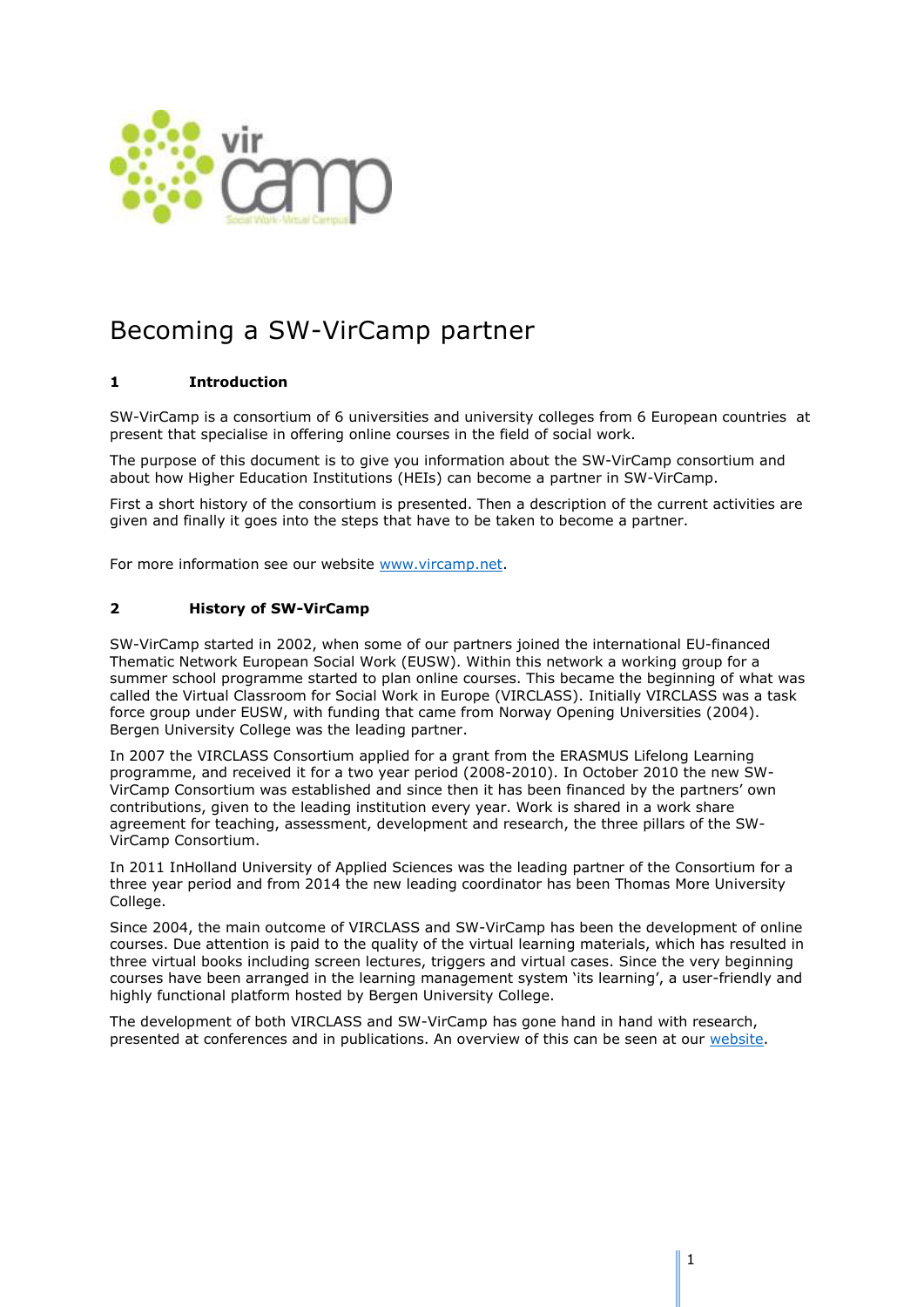## **3 Activities**



The SW-VirCamp consortium organises three online courses for Bachelor students in Social Work.

- $\checkmark$  Social Work in Europe (5 ECTS)
- $\checkmark$  Comparative Social Work (10 ECTS)
- $\checkmark$  Community Work from an International Perspective (15 ECTS)

For lecturers, there is a possibility to apply for an E-pedagogy course (10 ECTS) to become a trained e-teacher. Teachers in the SW-VirCamp courses have succeeded this course.

At the website the most recent [curriculum plans](http://vircamp.net/e-courses/) and data for the courses can be consulted.

Partner institutions in SW-VirCamp have integrated the online courses as option courses for BA students in different ways. Since the courses demand a lot of work from the students it is important that the courses are included in their total workload, and not taken in addition to their degree programme. Partners can choose between 5, 10, 15 or more credits for their students, depending on the possibilities their own curriculum plan allows. Students who take the courses must be able to read and write English adequately (minimally a B1-level of the CEFR) to be able to attend the course and to cooperate with fellow students.

Our courses have been well evaluated by students who recommend the courses to other students.

#### **3.2 Future plans**

SW-VirCamp will be further developed as a Virtual Campus. To do so, the partners continually apply for grants within the existing possibilities. In September 2015 partners will start planning an Erasmus+ project to develop a learning and practice community on e-learning. The aim is to broaden the activities to field partners and research.

#### **4 Becoming a partner**

#### **4.1 Why become a partner in SW-VirCamp**

- $\checkmark$  You will be part of a dynamic group of HEIs that offers high quality courses for students and want to be at the top of online challenges on education.
- $\checkmark$  The courses creates possibilities for internationalisation@home and they allow you to expand the number of internationalised students (cf. Bologna requirements)
- $\checkmark$  SW-VirCamp courses create the opportunity to expand the English taught courses in your curriculum.
- $\checkmark$  Students find the courses demanding but recommend the courses to fellow students.<br> $\checkmark$  HEI teachers and staff involved in the SW-VirCamn activities experience this as a local
- HEI teachers and staff involved in the SW-VirCamp activities experience this as a learning community and as an important way of professionalization

#### **4.2 How to become a new partner**

The SW-VirCamp consortium offers various kinds of membership. A HEI can become a full member or a member with a letter of intent.

### 4.2.1 **Full member**

A full member will fulfil all the duties as described in the consortium agreement. This involves: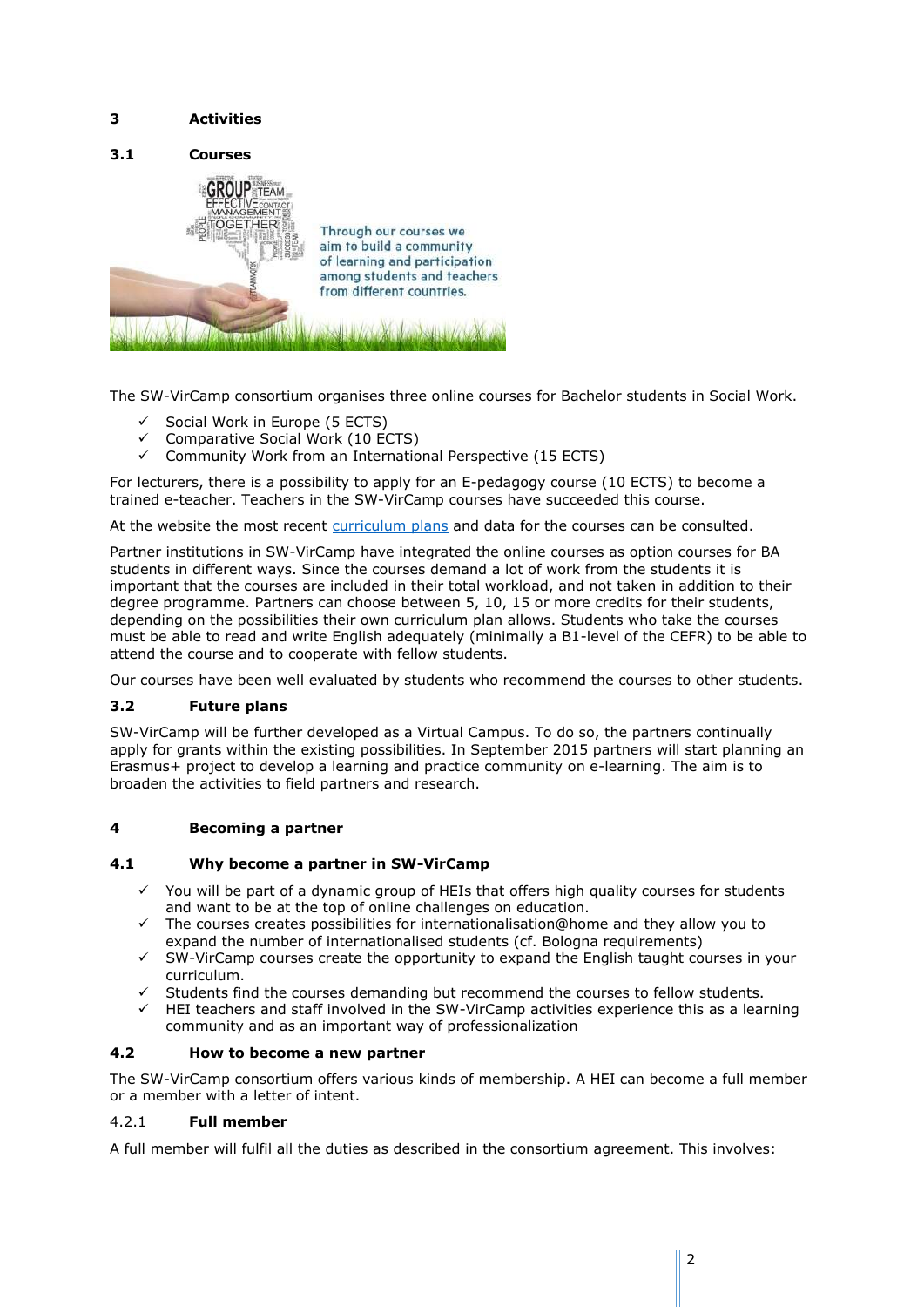- $\checkmark$  paying an administrative fee to cover the administrative costs. The total amount will be divided amongst the partners with full membership. In 2015-2016 the fee will amount to 3,300 euro per partner.
- contributing with an equal work share agreement to organise and run the courses. There are jobs to be allocated as head teachers, teachers, external assessors, chairperson and steering committee members. In 2015-2016 the estimated workload for the SW-VirCamp activities is 1,750 hours. With the existing partners this means an investment in work hours of around 350 hours. With more partners the number of hours will decrease.
- joining the yearly meeting, which takes place at one of the partner institutions' locations. A two day teachers meeting (all teachers involved in courses) and a one day consortium management group meeting (representative managers of the partner institution). In 2016 the yearly meeting will take place in Norway at Bergen University College in Bergen. For teachers this will be on 23 and 24 May 2016 and for managers on 26 May 2016.

Full members can register 10 students in each module. This number can be increased if possible, depending on the available teaching staff and on how nationalities among students are mixed at that time.

## 4.2.2 **Member with a letter of intent**

The SW-VirCamp consortium is aware of the fact that it can take some time to establish a good framework and to get support from the institution. Therefore it is possible to become a member with a letter of intent for a period of two years.

- $\checkmark$  The first year half of the administrative fee has to be paid. In 2015-2016 this will be 1,650 euros. The institution will contribute in the work share by providing external assessment at a rate of 20 hours of workload.
	- In this year, two students can apply for each module.
- $\checkmark$  The second year the full administrative fee has to be paid. In 2015-2016 the fee will be 3,300 euros per partner. The institution will contribute in the work share by providing external assessment at a rate of 40 hours. In this year four students can apply for each module.
- $\checkmark$  During the period with a letter of intent, teachers of the institution will be prepared as future teachers in the SW-VirCamp courses. This means that they attend the yearly meeting and participate in the online E-pedagogy course.

SW-VirCamp will only accept members with a letter of intent if the institutions are committed to becoming a full member after the period of two years. This means that the partner has to plan on how to include the SW-VirCamp courses in their own curriculum for second or third year BA students and/or for incoming students. The students that apply for courses will have the ability to take these courses as option courses in their regular curriculum and do not do them on top.

## **5 Practical information**

## **5.1 Leading partner**

Leading coordinator Wim Wouters Thomas More University College, Geel, Belgium  $\boxtimes$  [wim.wouters@thomasmore.be](mailto:wim.wouters@thomasmore.be) Mobile: +32 479 44 92 08

## **5.2 Partners**

InHolland University of Applied Sciences, Haarlem, the Netherlands

Contact: Remmelt Veenkamp

 $\boxtimes$  remmelt.veenkamp@inholland.nl

Bergen University College, Bergen, Norway Contact: Anne Karin Larsen anne.larsen@hib.no